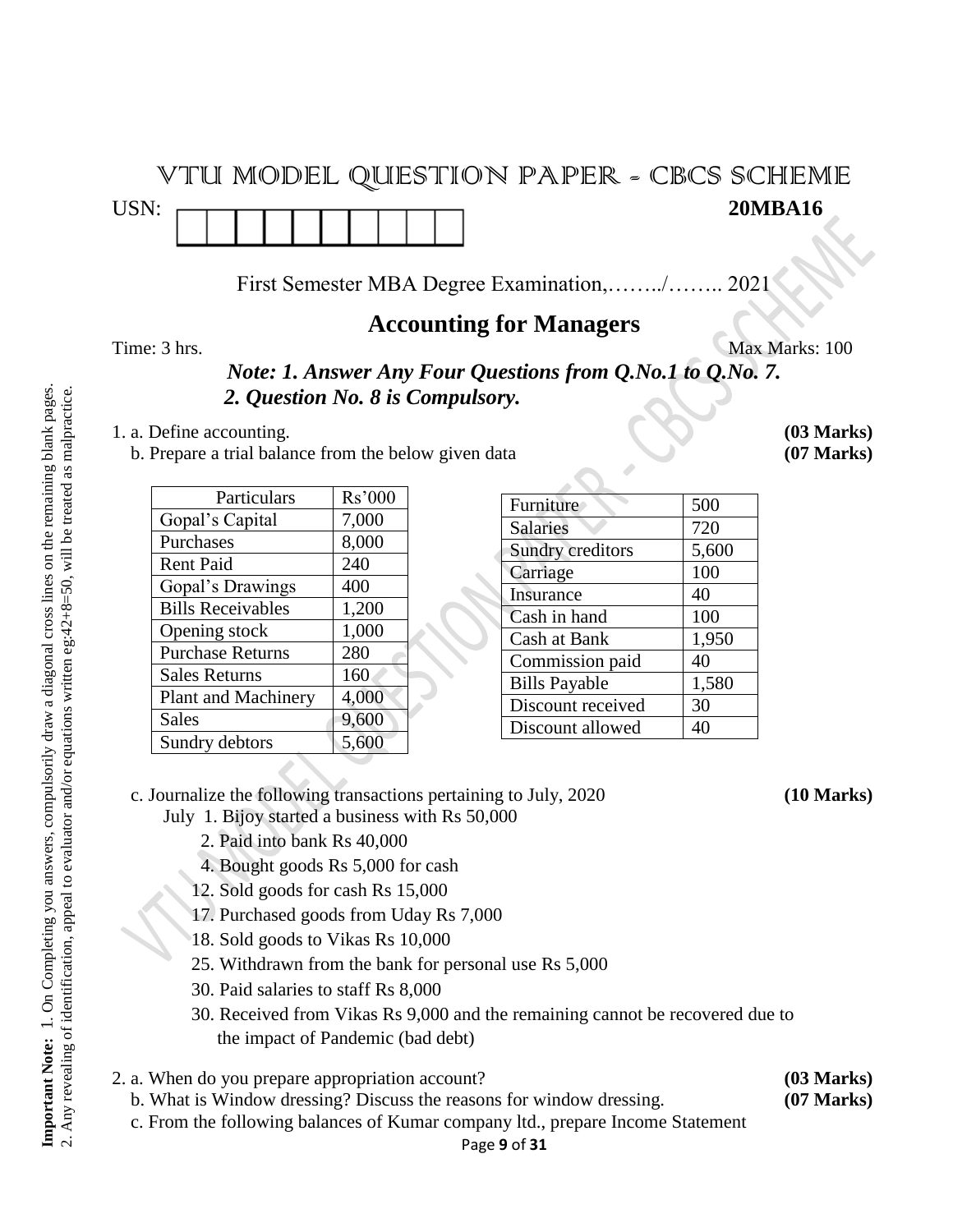| Interest on debentures | 32400  | Freight charges     | 8000   |
|------------------------|--------|---------------------|--------|
| Travelling expenses    | 15000  | Depreciation        | 25000  |
| Delivery van expenses  | 5000   | Insurance           | 5000   |
| <b>Bad debts</b>       | 6000   | Commission received | 7500   |
| Discount               | 7000   | <b>Sales</b>        | 650000 |
| Purchases              | 315000 | Share transfer fees | 5000   |
| Opening stock          | 75000  |                     |        |

#### 3. a. Calculate CA and CL if Working Capital is 1,20,000 and CR = 2.5 **(03 Marks)** b. Compute the cash flows from operating activities **(07 Marks)**

Net profit made during the year Rs 2,00,000

|                                    | <b>Rs</b> |
|------------------------------------|-----------|
| Depreciation on fixed assets       | 10,000    |
| <b>Amortization of Goodwill</b>    | 5,000     |
| <b>Transfer to General Reserve</b> | 7,000     |
| Profit on sale of land             | 3,000     |

Following is the position of current assets and current liabilities

|                             | 2019   | 2020   |
|-----------------------------|--------|--------|
| <b>Accounts Receivables</b> | 15,000 | 12,000 |
| Creditors                   | 10,000 | 15,000 |
| <b>Accounts Payables</b>    | 8,000  | 10,000 |
| Inventory                   | 4,000  | 6,000  |
|                             |        |        |

c. Assume that a firms owner's equity is Rs.100000/- & the ratios of the firm are as follows.

- Short term debt to total debt  $= 0.40$
- Total debt to owners' equity  $= 0.60$
- Fixed assets to owners' equity =  $0.60$
- Total assets turn over  $= 2$  times
- Inventory turnover  $= 8$  times

From the above information, complete the following balance sheet: **(10 Marks)** (10 Marks)

| <b>Liabilities</b> | $\mathbf{Rs}$ | <b>Assets</b>       | Rs |
|--------------------|---------------|---------------------|----|
| Owner's equity     |               | <b>Fixed assets</b> |    |
| Long term debt     |               | Inventory           |    |
| Short term debt    |               | Cash                |    |
| Total              |               | Total               |    |
|                    |               |                     |    |

4. a. Explain the purpose of management accounting. **(03 Marks)**

 b. A refrigerator manufacturer purchases a certain component @ Rs.50 per unit. If he manufactures the same product he has to incur a fixed cost of Rs.20,000 and variable cost per unit is Rs.40 when can the manufacturer make on his own or when he can buy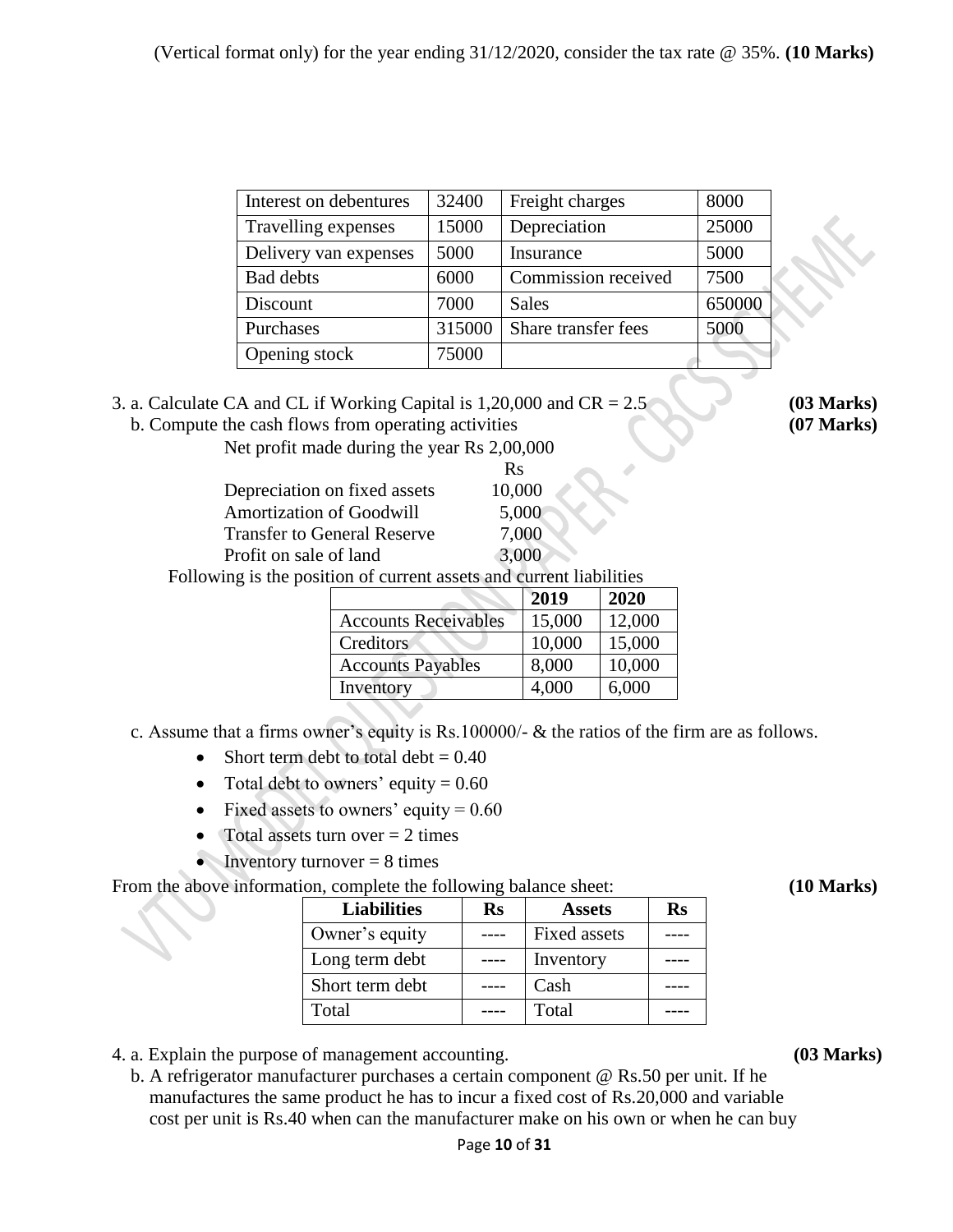c. Given the following

| Particulars       | Per unit    |
|-------------------|-------------|
| <b>Sale Price</b> | 10          |
| Variable cost     | 6           |
| Fixed cost        | 20000-Total |

- i. Find BEP
- ii. Margin of Safety at 8000 units
- iii. No of units to be produced to achieve a target profit of RS 1,00,00 **(10 Marks)**
- 5. a. What do you understand by the term "Disposition of variances" **(03 Marks)**
	- b. Briefly explain the importance of variance analysis **(07 Marks)**
	- c. The manager of repairs and maintenance department in response to a request, **(10 Marks)** submitted the following budget estimates for his department that are to be used to construct a flexible budget to be used during the coming budget year:

| <b>Details of cost</b>    | Planned at 6,000<br>direct repair hours | Planned at 9,000 direct<br>repair hours |
|---------------------------|-----------------------------------------|-----------------------------------------|
| <b>Employee salaries</b>  | 30,000                                  | 30,000                                  |
| Indirect repair materials | 40,200                                  | 60,300                                  |
| Miscellaneous cost, etc   | 13,200                                  | 16,800                                  |

i. Prepare a flexible budget for the department up to activity level of 10,000 repair hours

(use increments of 1,000 hours).

- ii. What would be the budget allowance at 8,500 direct repair hours?
- 6. a. What is sustainability reporting? **(03 Marks)**
	- b. Discuss the areas covered by forensic accounting **(07 Marks)**
	- c. Define Human Resource Accounting. Explain methods of valuing Human Resource. **(10 Marks)**
- 7. a. Discuss computerized accounting system and its relevance. **(03 Marks)**
	- b. Briefly discuss accounting concepts with their importance. **(07 Marks)**
	- c. Given below are the balances sheets of VXL Ltd as at December 31<sup>st</sup> of two years are given below.

| Assets:                            | $2019$ (Rs) | 2018 (Rs) |
|------------------------------------|-------------|-----------|
| Cash balances                      | 60000       | 50000     |
| Trade debtors                      | 100000      | 75000     |
| Inventory                          | 120000      | 140000    |
| Land                               | 80000       | 100000    |
| Plant & machinery                  | 250000      | 200000    |
| Total                              | 610000      | 565000    |
| Liabilities $&$ capital:           |             |           |
| Trade creditors                    | 40000       | 30000     |
| Debentures                         | 90000       | 150000    |
| Provision for depreciation on pant | 80000       | 60000     |
| Equity share capital               | 240000      | 200000    |
| Retained earnings                  | 160000      | 125000    |
| Total                              | 610000      | 565000    |

- 
- 
-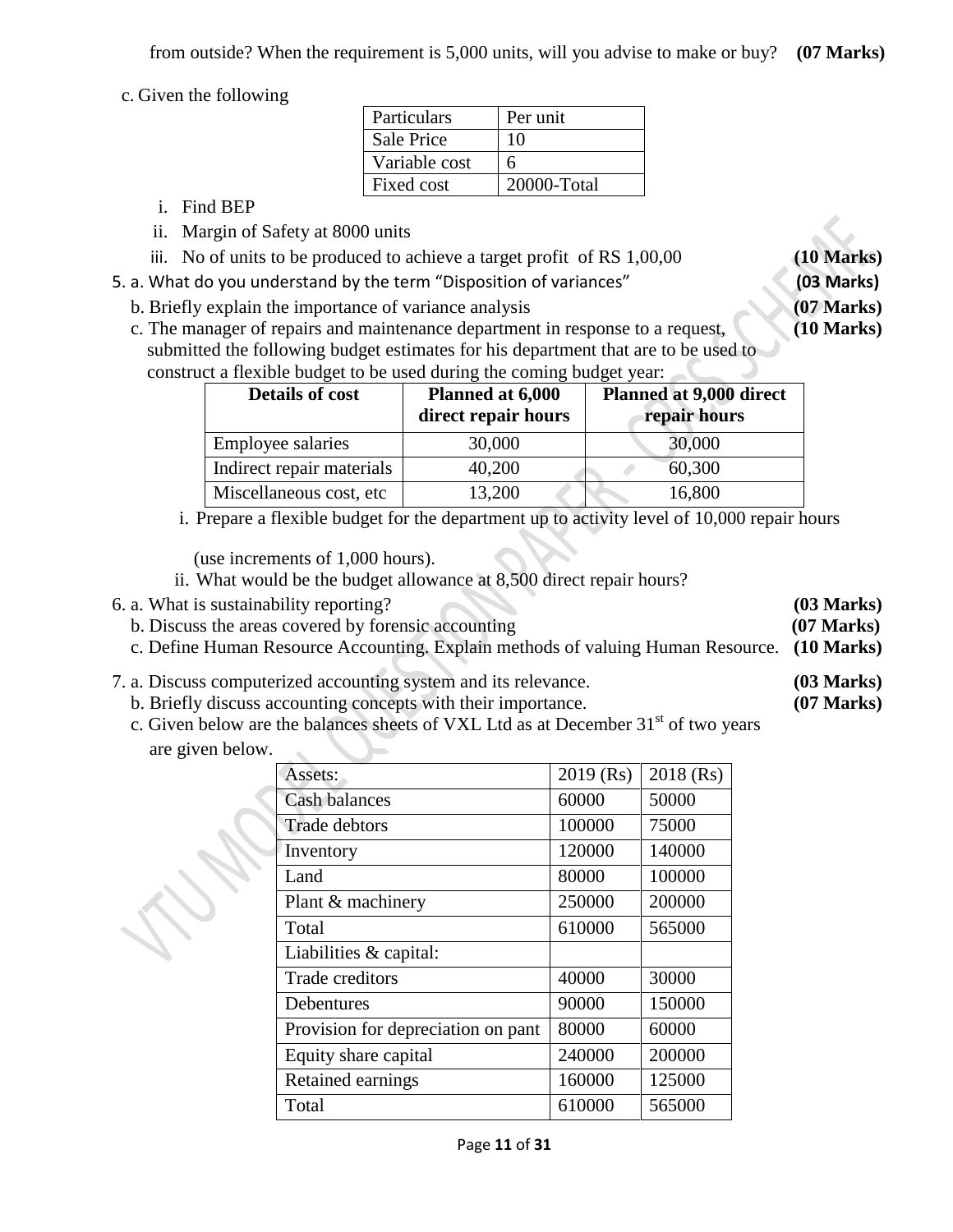Cash dividend of Rs. 25000 paid during the year. You are required to prepare cash flow statement on indirect basis. (10 Marks)

**HARK** 

### 8. **Case Study (Compulsory)**

From the following Trial Balance of ABC trading company prepare Final Statements (Vertical Format only) for the year ending 31/03/2020. (20 Marks)

| Particulars                  | Debit    | Credit   |
|------------------------------|----------|----------|
| Sale of goods                |          | 5,50,000 |
| Office rent                  | 50,000   |          |
| Opening inventory            | 35,000   |          |
| Purchase of goods            | 1,70,000 |          |
| Furniture                    | 1,85,000 |          |
| Trade payables               |          | 85,000   |
| Plant & Machinery            | 1,00,000 |          |
| Trade receivables            | 1,60,000 |          |
| Equity share capital (40,000 |          | 4,00,000 |
| shares of Rs. 10 each)       |          |          |
| Debentures                   |          | 1,00,000 |
| Interest on debentures       | 10,000   |          |
| <b>Fixed deposits</b>        | 70,000   |          |
| Staff welfare expenses       | 12,000   |          |
| Surplus                      |          | 10,000   |
| Cash in hand & at bank       | 63,000   |          |
| <b>Building</b>              | 90,000   |          |
| Rates & taxes                | 25,000   |          |
| <b>Salaries</b>              | 55,000   |          |
| Goodwill                     | 1,25,000 |          |
| General reserve              |          | 5,000    |

#### **Adjustments:**

- Closing Inventories Rs. 45,000
- Create provision for taxation @ 30%
- Transfer to general reserve Rs. 5,000
- Director proposed a dividend @ 10%
- Provide depreciation on Plant & Machinery  $@$  10% and on Building  $@$  5%.

\*\*\*\*\*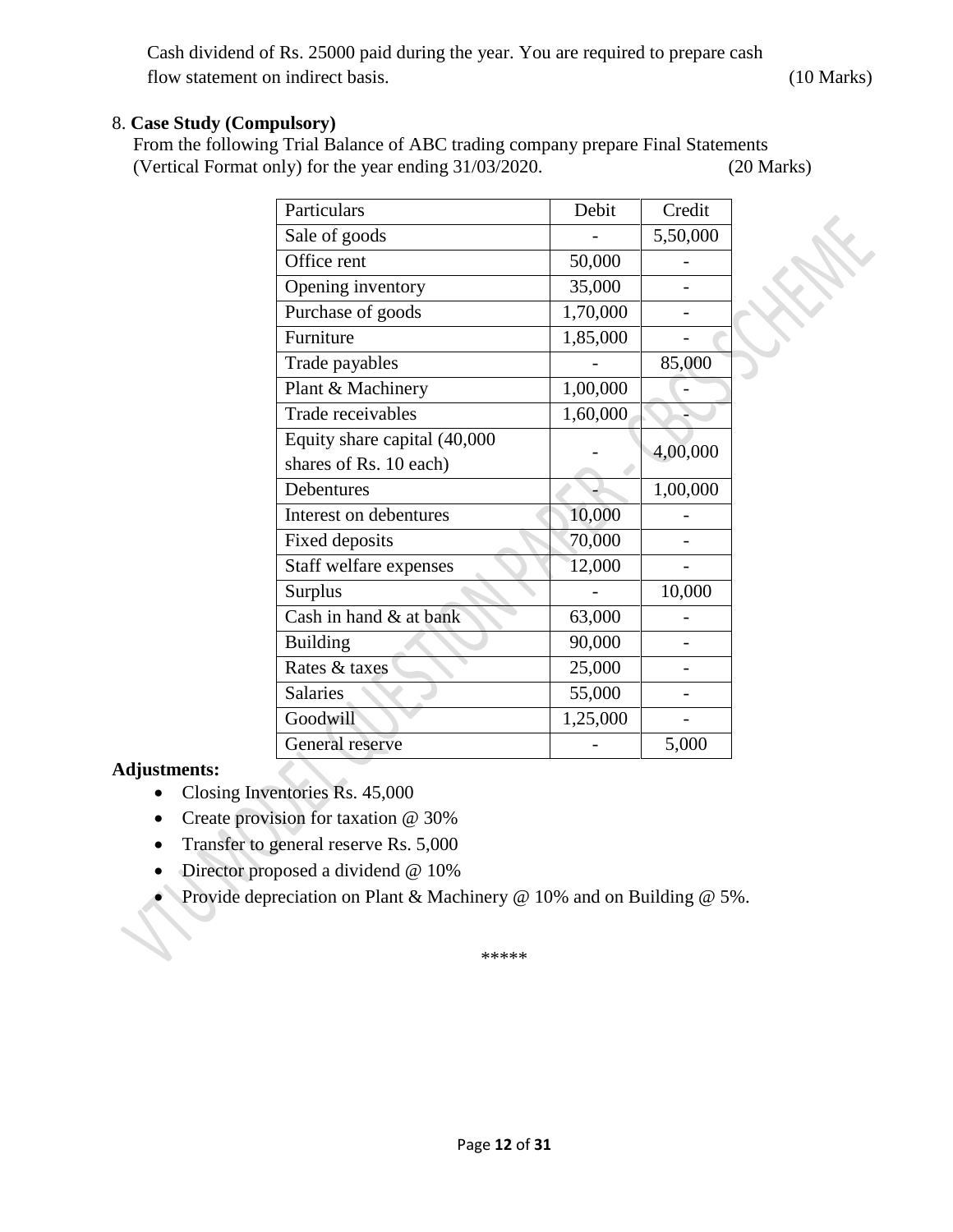|                                                       |                                                                           | VTU MODEL QUESTION PAPER - CBCS SCHEME                                                                                                                                                  |                 |
|-------------------------------------------------------|---------------------------------------------------------------------------|-----------------------------------------------------------------------------------------------------------------------------------------------------------------------------------------|-----------------|
| USN:                                                  |                                                                           | <b>20MBA16</b>                                                                                                                                                                          |                 |
| Time: 3 hrs.                                          |                                                                           | <b>First Semester MBA Degree Examination,/ 2021</b><br><b>Accounting for Managers</b><br>Note: 1. Answer Any Four Questions from Q.No.1 to Q.No. 7.<br>2. Question No. 8 is Compulsory. | Max Marks: 100  |
|                                                       |                                                                           | 1. a. What is double entry system?                                                                                                                                                      | (03 Marks)      |
|                                                       |                                                                           | b. Explain accounting principles.                                                                                                                                                       | $(07$ Marks $)$ |
| January 2021                                          |                                                                           | c. Journalize the following transactions in the books of Mr. Guptha for the month of                                                                                                    | (10 Marks)      |
| Jan 1                                                 |                                                                           | Commenced business with Rs. 5,000, Goods Rs. 2,000.                                                                                                                                     |                 |
| Jan 4                                                 |                                                                           | Goods purchased for cash Rs. 3,000 and from 'B' on credit Rs. 2,000                                                                                                                     |                 |
|                                                       | Sold goods to 'A' for credit Rs. 3,000 and on cash Rs. 2,000.<br>Jan $10$ |                                                                                                                                                                                         |                 |
| Paid Commission Rs 500 and Interest Rs 350.<br>Jan 13 |                                                                           |                                                                                                                                                                                         |                 |
| Jan 17<br>Paid charity Rs. 500                        |                                                                           |                                                                                                                                                                                         |                 |
|                                                       | Received from 'A' Rs 2,900 and allowed him discount of Rs 100.<br>Jan 19  |                                                                                                                                                                                         |                 |
| Jan 20                                                |                                                                           | Goods distributed as free samples Rs. 750                                                                                                                                               |                 |
| Jan 22                                                |                                                                           | Purchased a motor car in exchange for goods Rs. 2,000 and cheque<br>Rs. 3,000                                                                                                           |                 |
| Jan 24                                                |                                                                           | Charge depreciation on furniture @ 10% (Furniture Cost Rs. 20,000)                                                                                                                      |                 |
| Jan 26                                                |                                                                           | Loss of cash by theft Rs. 900                                                                                                                                                           |                 |

- 2. a. When do you prepare appropriation account? **(03 Marks)**
	- b. Define Window dressing and explain the methods of window dressing. **(07 Marks)**
	- c. From the following information prepare Balance Sheet (vertical format)of MNC Ltd., as on 31/03/2020 **(10 Marks**)

| Particulars                | $R_{S}$ |
|----------------------------|---------|
| Share capital              | 50,000  |
| Inventory                  | 13,000  |
| Reserves & Surplus         | 47,000  |
| <b>Fixed assets</b>        | 76,420  |
| Share application money    | 5,300   |
| pending                    |         |
| <b>Current Investments</b> | 2,400   |
| Long-term borrowings       | 10,000  |
| Capital work in progress   | 5,800   |
| Long term loans & advances | 7,340   |
| Short term provisions      | 700     |

|                             | (IU Marks) |
|-----------------------------|------------|
| Other non-current assets    | 940        |
| Trade receivables           | 3,600      |
| Other current liabilities   | 1,500      |
| Cash $\&$ cash equivalent   | 1,400      |
| Intangible assets           | 800        |
| Trade payables              | 2,500      |
| Long term provisions        | 1,000      |
| Other current assets        | 8,300      |
| Other long term liabilities | 2,000      |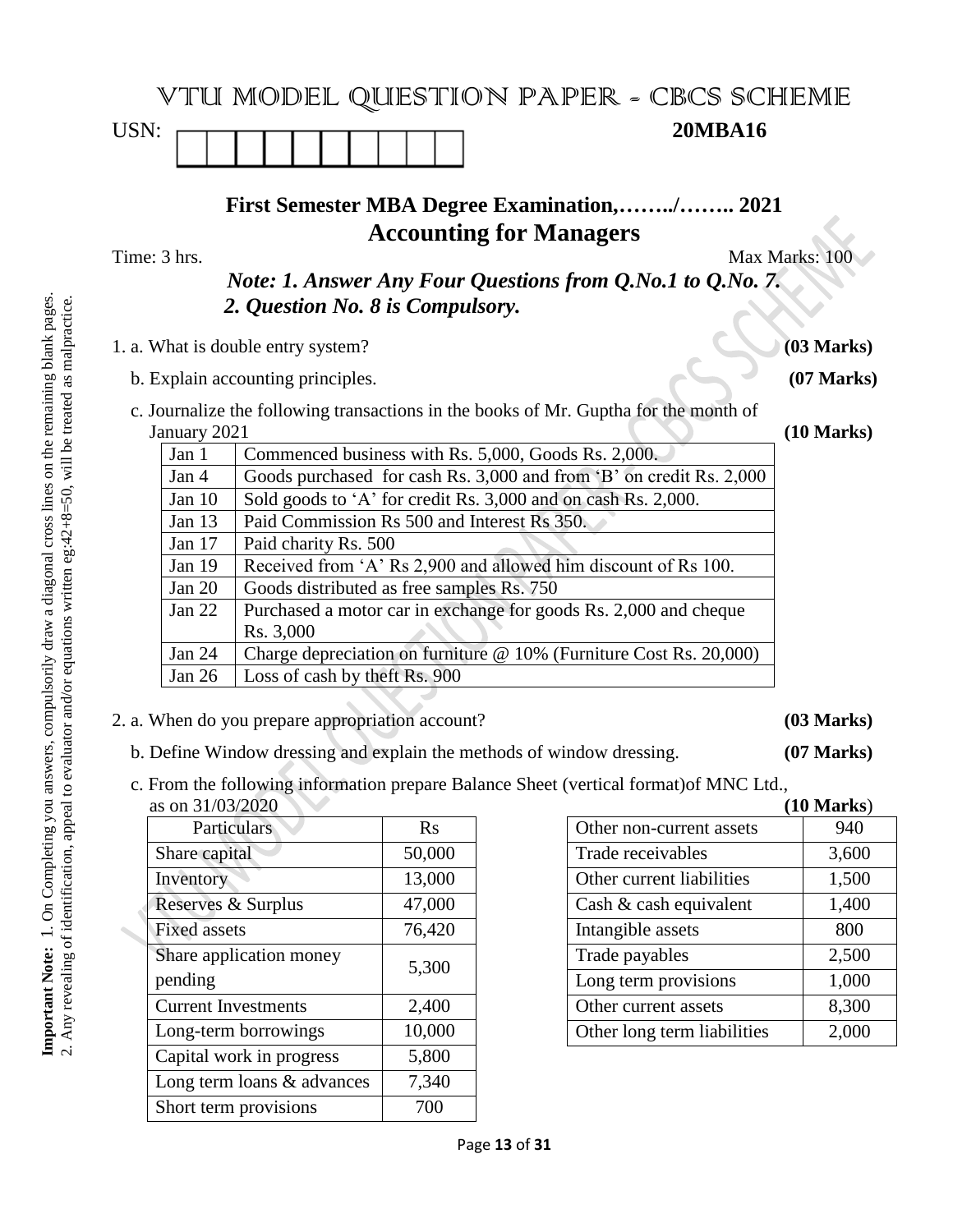3. a. Define financial statement analysis. **(03 Marks)**

|                             | $2018$ (Rs) | $2019$ (Rs) | 2020 (Rs) |
|-----------------------------|-------------|-------------|-----------|
| Cash                        | 2,000       | 2,400       | 1,600     |
| Debtors                     | 4,000       | 5,000       | 6,500     |
| <b>Stock</b>                | 6,000       | 8,000       | 7,000     |
| <b>Other Current assets</b> | 4,500       | 6,000       | 7,500     |
| Land                        | 8,000       | 10,000      | 10,000    |
| <b>Buildings</b>            | 16,000      | 20,000      | 24,000    |
| Plant                       | 20,000      | 20,000      | 24,000    |

b. From the following calculate trend percentages (considering 2018 as base year) **(07 Marks)**

c. With the following ratios & further information given below, prepare Trading & P & L a/c & Balance sheet. **(10 Marks)**

|                | $\alpha$ L $\alpha$ C $\alpha$ Dalance sheet. |     | 1 T                                        |
|----------------|-----------------------------------------------|-----|--------------------------------------------|
|                | $\overline{GPR}$ -25%                         | 6   | Fixed assets / capital $-5/4$              |
|                | 2   Net profit / sales $-20\%$                |     | Fixed assets / total current assets $-5/7$ |
| $\mathfrak{Z}$ | Stock turnover ratio $-10$ times              | - 8 | Fixed assets $-10,00,000$                  |
|                | Net profit / capital $-1/5$                   |     | Closing stock $-1,00,000$                  |
|                | 5   Capital / total assets $-\frac{1}{2}$     |     |                                            |

- 4. a. Define management accounting. **(03 Marks)**
	- b. A company has been buying a part of machinery for Rs. 1,000/- each. It has an extra capacity that can be used to produce the same. The annual fixed cost of the unused capacity is Rs. 10,00,000. If the company decided to make the product it will incur material cost of Rs. 350 per unit, labour cost of Rs. 300 per unit and variable overhead cost of Rs. 100 per unit. The future demand is estimated as 5,000 units.

Which decision is profitable for the company? **(07 Marks)** 

 c. The following information is given Sales Rs.2,00,000 Variable cost Rs. 1,20,000 Fixed cost Rs. 30,000

Calculate

- i. Breakeven point
- ii. New breakeven point if selling price is reduced by 10%
- iii. New breakeven point if variable cost increases by 10%
- iv. New breakeven point if fixed cost increases by 10% **(10 Marks)**
- 5. a. What is a flexible budget? **(03 Marks)** b. Briefly explain the managerial uses of variances. **(07 Marks)**
	- c. The following data are available in a manufacturing company for yearly period: **(10 Marks)**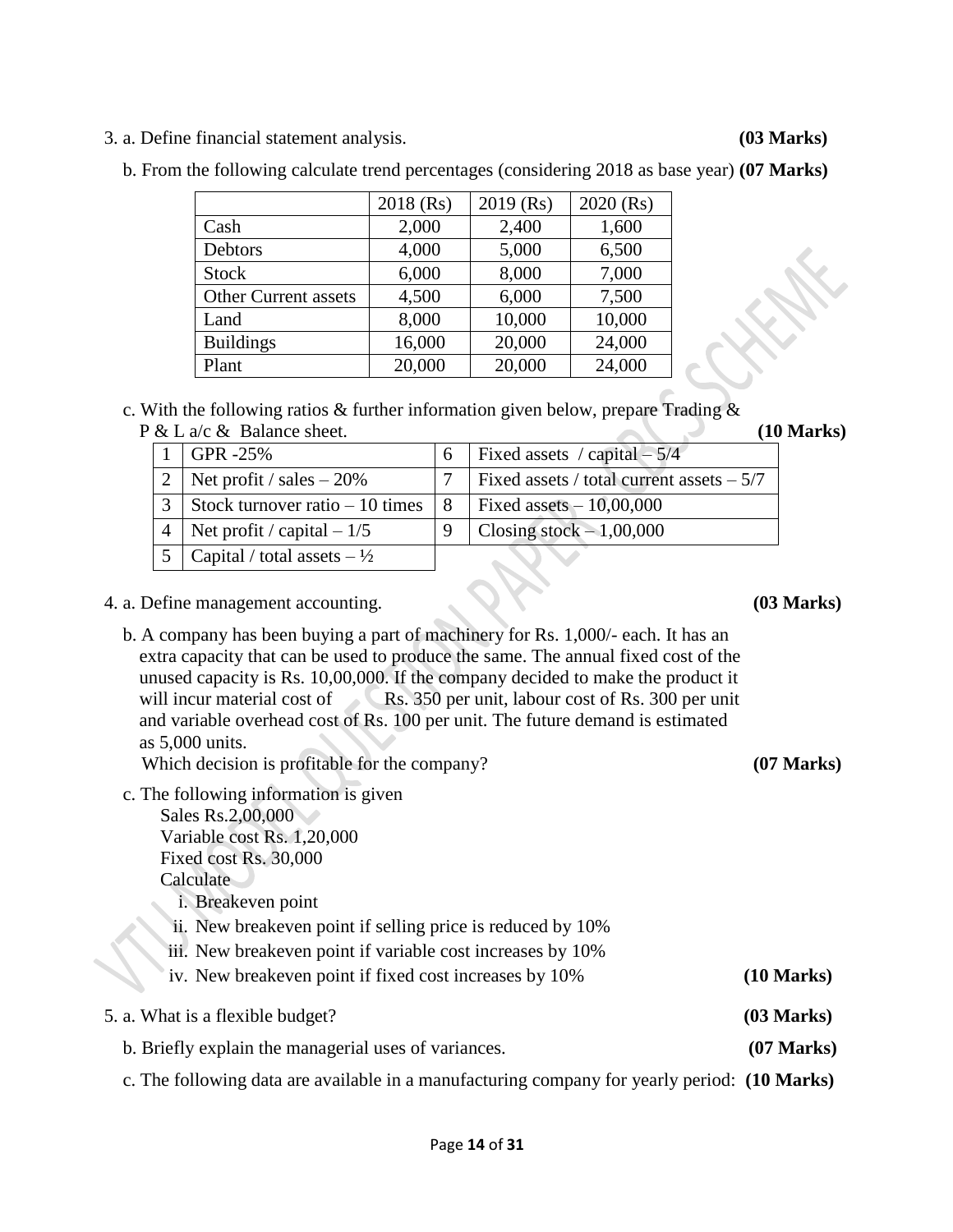| <b>Fixed Expenses</b>                       | <b>Rs</b> in Lakhs |
|---------------------------------------------|--------------------|
| <b>Wages and Salaries</b>                   | 9.5                |
| Rent, rates and taxes                       | 6.6                |
| Depreciation                                | 7.4                |
| Sundry administration expenses              | 6.5                |
| Semi-variable expenses (At 50% of capacity) |                    |
| Maintenance and repairs                     | 3.5                |
| Indirect labour                             | 7.9                |
| Sales department salaries, etc              | 3.8                |
| Sundry administration salaries              | 2.8                |
| Variable expenses (At 50% of capacity)      |                    |
| Materials                                   | 21.7               |
| Labour                                      | 20.4               |
| Other expenses                              | 7.9                |
| <b>Total cost</b>                           | 98.0               |

Assume that the fixed expenses remain constant for all levels of production; semi-variable expenses remain constant between 45% and 65% of capacity, increasing by 10% between 65% and 80% capacity and by 20% between 80% and 100% capacity. Sales at various levels are

| 50 % capacity  | Rs. 100 lakhs |
|----------------|---------------|
| 60 % capacity  | Rs. 120 lakhs |
| 75% capacity   | Rs. 150 lakhs |
| 90 % capacity  | Rs. 180 lakhs |
| 100 % capacity | Rs. 200 lakhs |

Prepare a flexible budget for the year and forecast the profit at 60%, 75%, 90% and 100 % capacity.

|  |  | 6. a. What is forensic accounting? |
|--|--|------------------------------------|
|  |  |                                    |

- b. Write a note on Indian accounting standard? **(07 Marks)**
- c. Discuss the effectiveness of Human Resource Accounting in an organization with its importance. **(10 Marks)**
- 7. a. Average stock is Rs. 50,000. Opening stock is Rs. 10,000 less than closing stock. Find out opening and closing stock. **(03 Marks)** 
	- b. Sustainability reporting is a part of accounting". Do you agree? Explain. **(07 Marks)**
	- c. From the following information, prepare Cash Flow Statement by indirect method **(10 Marks)**

| <b>Liabilities</b> | 31/03/2019 | 31/03/2018 | Assets | 31/03/2019 | 31/03/2018 |
|--------------------|------------|------------|--------|------------|------------|
|                    |            |            |        |            |            |

6. a. What is forensic accounting? **(03 Marks)**

RAX